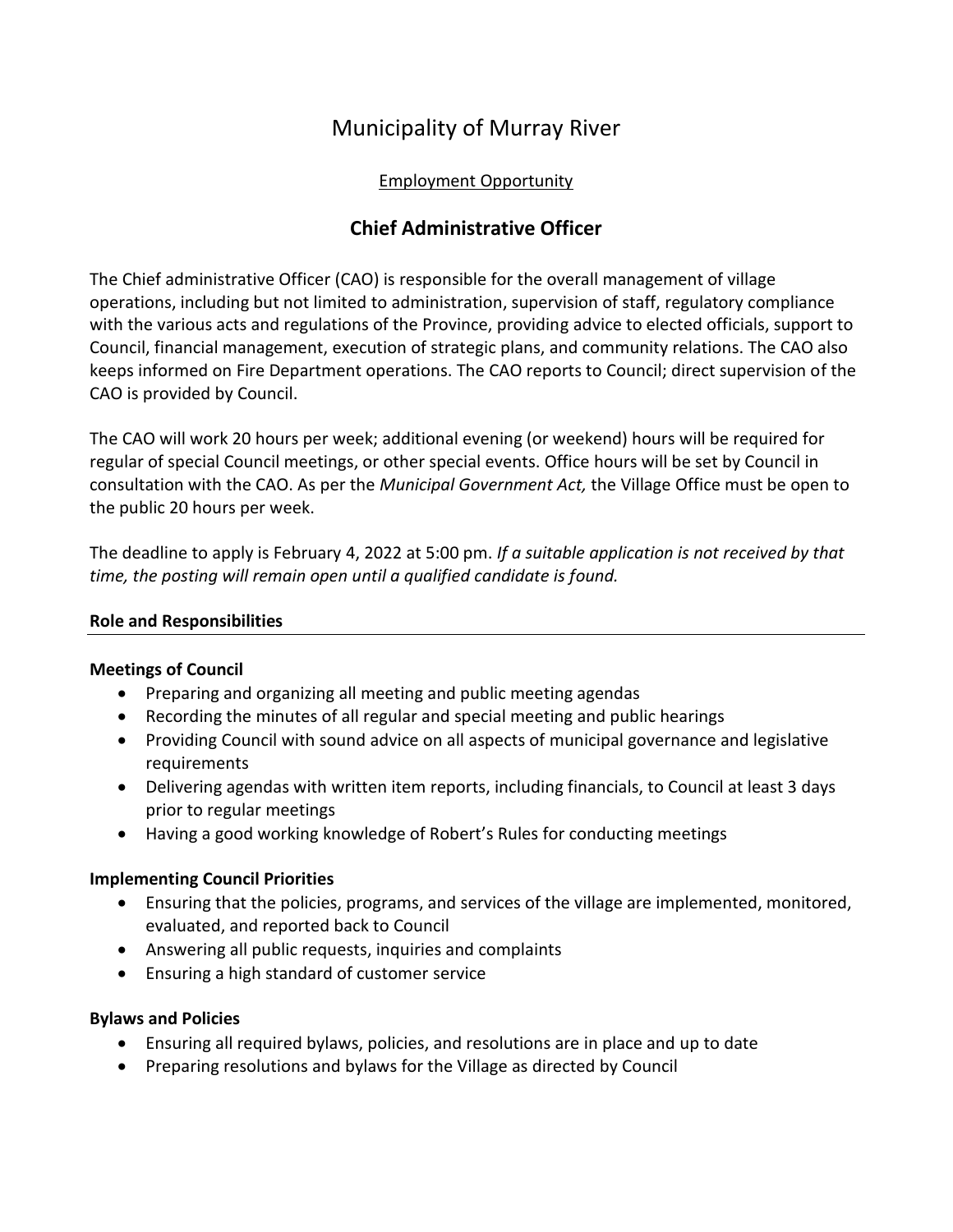### **Financial Management**

- Preparing operating and capital budgets for annual and 5-year purposes
- Securing funding for approved budgets and strategic plans

## **Controlling**

• Performing day-to-day accounting of all financial transactions of the Village (e.g., accounts payable and receivable, bank reconciliations, loans, investments, etc.)

## **Communications**

- Communicating with residents, media outlets, and other levels of government
- Work with the Village website webmaster to ensure updated information is posted to website

## **Human Resource Management**

- Hiring (as necessary) and supervision of employees, as well as periodic performance evaluations
- Managing employee task lists
- Administering payroll and government remittances

## **Land Use Planning and Development**

• Overseeing the completion and implementation of the Villages' Official Plan and Development Bylaw (in collaborating with Council, the Planning Committee and contracted consultants)

## **Other Duties as Required**

- Administering municipal elections (as Municipal Election Officer)
- Prepare funding proposals, Requests for Proposals, Tender Requests, etc.
- Negotiate contracts and purchases on behalf of the Village

Candidates are encouraged to review other information related to the role of CAO and municipal operations as prepare by the provincial department of Municipal Affairs and other organizations. See:

• Chief Administrative Officer (DAO) Roles and Responsibilities: [https://www.princedewardisland.ca/en/information/fisheries-and-communities/chief](https://www.princedewardisland.ca/en/information/fisheries-and-communities/chief-administrative-officer-cao-roles-and-responsibilities)[administrative-officer-cao-roles-and-responsibilities](https://www.princedewardisland.ca/en/information/fisheries-and-communities/chief-administrative-officer-cao-roles-and-responsibilities)

• Department of Fisheries and communities - Municipalities: <https://www.princeedwardisland.ca/en/topic/municipalities>

- Local Government Resource Handbook: [https://www.princeedwardisland.ca/sites/default/files/publications/local\\_government\\_resource](https://www.princeedwardisland.ca/sites/default/files/publications/local_government_resource_handbook.pdf) [\\_handbook.pdf](https://www.princeedwardisland.ca/sites/default/files/publications/local_government_resource_handbook.pdf)
- Federation of PEI Municipalities:<https://fpeim.ca/>